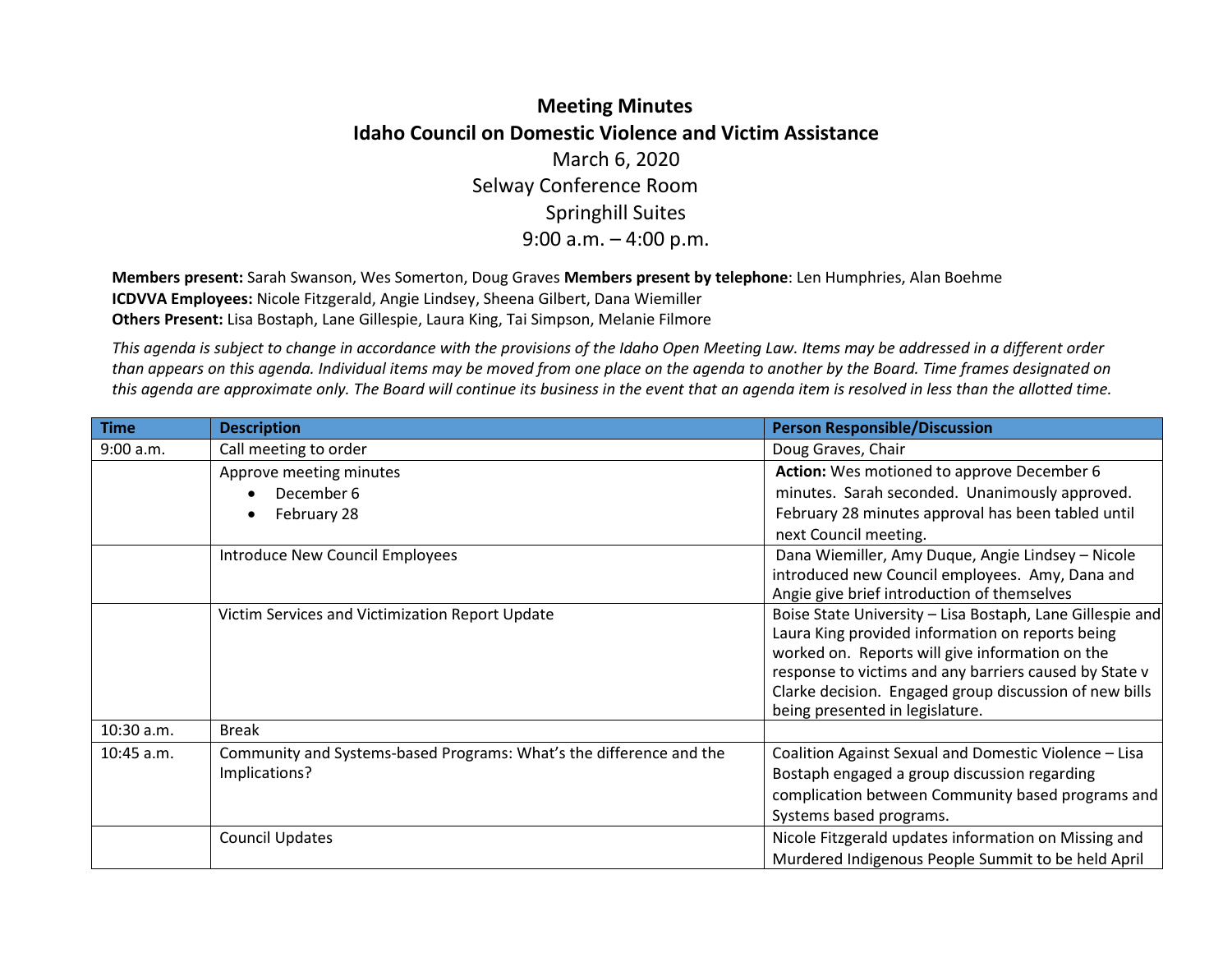|            |                                                         | 20 at Coeur d'Alene Casino. UPDATE: MMIP Summit                                                           |
|------------|---------------------------------------------------------|-----------------------------------------------------------------------------------------------------------|
|            |                                                         | cancelled due to COVID-19. New date forthcoming.                                                          |
|            |                                                         | June 2020 conference discussion for options available                                                     |
|            |                                                         | for registration and identification during conference.                                                    |
|            |                                                         | Discussion needing more roundtables and a need for                                                        |
|            |                                                         | more regional training. Discussion regarding office                                                       |
|            |                                                         | space changes to add more space in current building                                                       |
|            |                                                         | and option of conference room July 2020, with move-in                                                     |
|            |                                                         | target late summer 2020.                                                                                  |
| 12:00 p.m. | Working Lunch - Missing and Murdered Indigenous People  | Tai Simpson, Melanie Filmore presented on Missing and                                                     |
|            | Lunch will be provided                                  | Murdered Indigenous People. Information centered on                                                       |
|            |                                                         | data collection within tribal communities and how the                                                     |
|            |                                                         | national initiative works with Idaho's fledgling MMIP                                                     |
|            |                                                         |                                                                                                           |
|            |                                                         | workgroup.                                                                                                |
|            | OIG Audit Update                                        | Nicole provided draft changes recommended by the                                                          |
|            | Action Item: Vote on policy and procedure modifications | Office of Audit and Management to Idaho's policies                                                        |
|            |                                                         | sand procedures submitted in December 2019 for OIG                                                        |
|            |                                                         | audit resolution. Action: Wes motions to approve                                                          |
|            |                                                         | changes to OIG audit recommendations #2, #3, #10,                                                         |
|            |                                                         | #12, & #15. Sara seconded. Unanimously approved.                                                          |
|            | LSO Audit Update                                        | Nicole engaged the group in a discussion regarding the                                                    |
|            |                                                         | LSO Audit and shared policy and procedures to comply                                                      |
|            |                                                         | with LSO findings. Response needed regarding                                                              |
|            |                                                         | procedural changes by March 11. FOLLOW UP: Nicole                                                         |
|            |                                                         | will send the response to DHW contact.                                                                    |
|            | Victims' Rights Brochure Report                         | Sheena Gilbert provided information on the Victim's                                                       |
|            |                                                         | Rights brochure report. Sheena discussed the next<br>steps toward creating a brochure and the information |
|            |                                                         | needed for the brochure.                                                                                  |
| 2:15 p.m.  | <b>Break</b>                                            |                                                                                                           |
|            | <b>Complaint Discussion</b>                             | Nicole discussed complaints made by multiple people                                                       |
|            |                                                         | regarding complaints of a subrecipient shelter program.                                                   |
|            |                                                         | Nicole engaged the group in a discussion on policies and                                                  |
|            |                                                         | procedures for complaints. The Council determined the                                                     |
|            |                                                         | grant manager and executive director would initiate                                                       |
|            |                                                         | conversations with the program for resolution.                                                            |
|            | <b>Budget Update</b>                                    | Nicole provided information on the budget. Council                                                        |
|            |                                                         | engaged in discussion on the budget and future                                                            |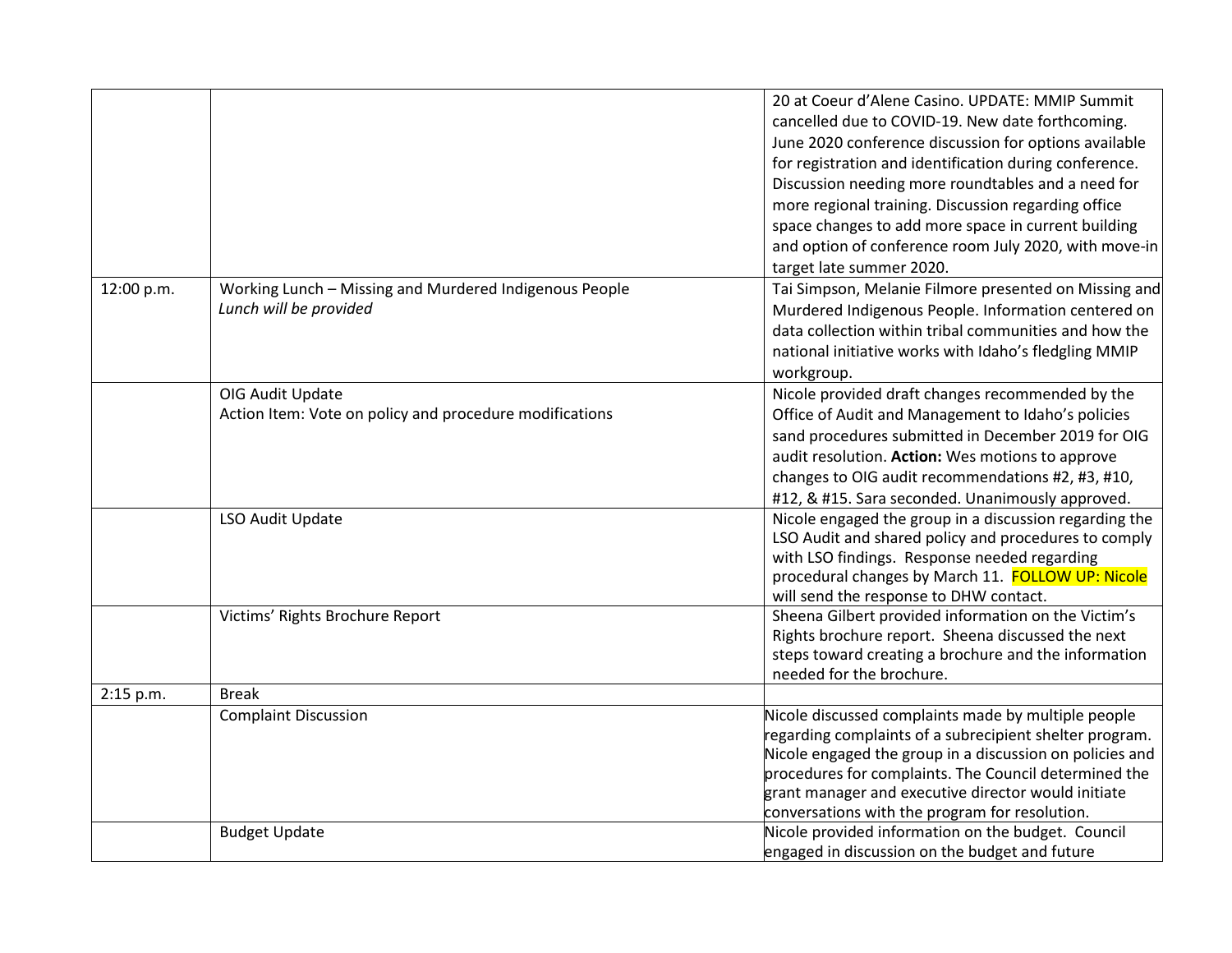|                    | expenditures.                                                       |
|--------------------|---------------------------------------------------------------------|
| 2020 Meeting Dates | Dates for 2020 Council meetings: May 8 (Application                 |
|                    | review), June 4 & 5 (Safety & Resilience Conference),               |
|                    | September 18 (Sarah not available), and December 11 <sup>th</sup> . |